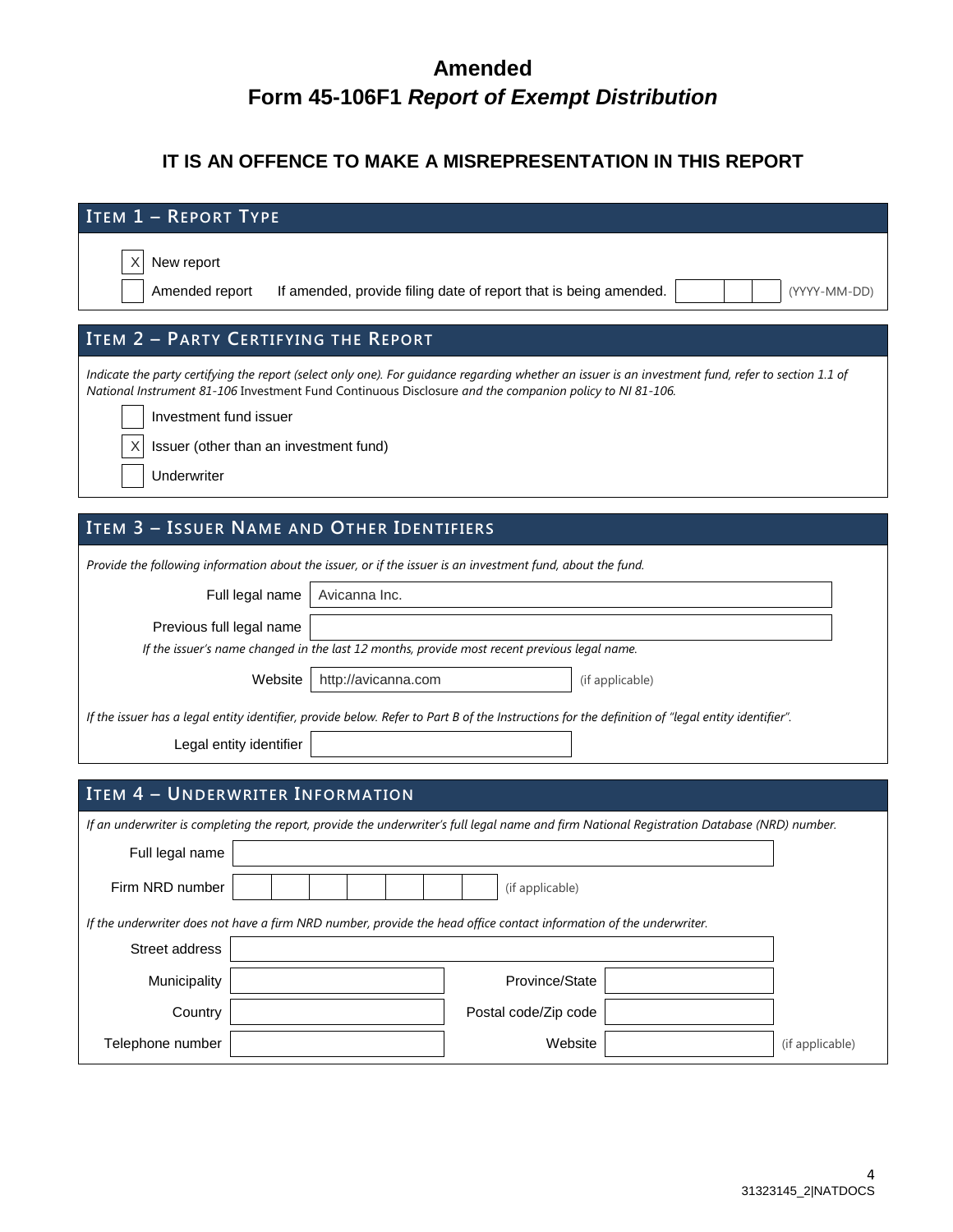| If the issuer is an investment fund, do not complete Item 5. Proceed to Item 6.<br>Primary industry<br>a)<br>Provide the issuer's North American Industry Classification Standard (NAICS) code (6 digits only) that corresponds to the issuer's primary business<br>activity. For more information on finding the NAICS industry code go to Statistics Canada's NAICS industry search tool.<br>NAICS industry code<br>3<br>2<br>5<br>4<br>2<br>If the issuer is in the mining industry, indicate the stage of operations. This does not apply to issuers that provide services to issuers operating in the<br>mining industry. Select the category that best describes the issuer's stage of operations.<br>Production<br>Development<br>Exploration<br>Is the issuer's primary business to invest all or substantially all of its assets in any of the following? If yes, select all that apply.<br>Real estate<br>Commercial/business debt<br>Consumer debt<br>Mortgages<br>Private companies<br>b)<br>Number of employees<br>X<br>Number of employees:<br>$0 - 49$<br>$50 - 99$<br>$100 - 499$<br>500 or more<br>SEDAR profile number<br>$\mathbf{C}$<br>Does the issuer have a <b>SEDAR</b> profile? |  |  |  |  |  |  |
|----------------------------------------------------------------------------------------------------------------------------------------------------------------------------------------------------------------------------------------------------------------------------------------------------------------------------------------------------------------------------------------------------------------------------------------------------------------------------------------------------------------------------------------------------------------------------------------------------------------------------------------------------------------------------------------------------------------------------------------------------------------------------------------------------------------------------------------------------------------------------------------------------------------------------------------------------------------------------------------------------------------------------------------------------------------------------------------------------------------------------------------------------------------------------------------------------------|--|--|--|--|--|--|
|                                                                                                                                                                                                                                                                                                                                                                                                                                                                                                                                                                                                                                                                                                                                                                                                                                                                                                                                                                                                                                                                                                                                                                                                          |  |  |  |  |  |  |
|                                                                                                                                                                                                                                                                                                                                                                                                                                                                                                                                                                                                                                                                                                                                                                                                                                                                                                                                                                                                                                                                                                                                                                                                          |  |  |  |  |  |  |
|                                                                                                                                                                                                                                                                                                                                                                                                                                                                                                                                                                                                                                                                                                                                                                                                                                                                                                                                                                                                                                                                                                                                                                                                          |  |  |  |  |  |  |
|                                                                                                                                                                                                                                                                                                                                                                                                                                                                                                                                                                                                                                                                                                                                                                                                                                                                                                                                                                                                                                                                                                                                                                                                          |  |  |  |  |  |  |
|                                                                                                                                                                                                                                                                                                                                                                                                                                                                                                                                                                                                                                                                                                                                                                                                                                                                                                                                                                                                                                                                                                                                                                                                          |  |  |  |  |  |  |
|                                                                                                                                                                                                                                                                                                                                                                                                                                                                                                                                                                                                                                                                                                                                                                                                                                                                                                                                                                                                                                                                                                                                                                                                          |  |  |  |  |  |  |
|                                                                                                                                                                                                                                                                                                                                                                                                                                                                                                                                                                                                                                                                                                                                                                                                                                                                                                                                                                                                                                                                                                                                                                                                          |  |  |  |  |  |  |
|                                                                                                                                                                                                                                                                                                                                                                                                                                                                                                                                                                                                                                                                                                                                                                                                                                                                                                                                                                                                                                                                                                                                                                                                          |  |  |  |  |  |  |
|                                                                                                                                                                                                                                                                                                                                                                                                                                                                                                                                                                                                                                                                                                                                                                                                                                                                                                                                                                                                                                                                                                                                                                                                          |  |  |  |  |  |  |
| 2<br>4<br>4<br>7<br>No<br>Yes<br>If yes, provide SEDAR profile number<br>1<br>X<br>If the issuer does not have a SEDAR profile complete Item $5(d) - (h)$ .                                                                                                                                                                                                                                                                                                                                                                                                                                                                                                                                                                                                                                                                                                                                                                                                                                                                                                                                                                                                                                              |  |  |  |  |  |  |
| Head office address<br>d)                                                                                                                                                                                                                                                                                                                                                                                                                                                                                                                                                                                                                                                                                                                                                                                                                                                                                                                                                                                                                                                                                                                                                                                |  |  |  |  |  |  |
| MaRS Centre, West Tower<br>Street address<br>Province/State<br>ΟN<br>661 University Avenue, Suite 1300                                                                                                                                                                                                                                                                                                                                                                                                                                                                                                                                                                                                                                                                                                                                                                                                                                                                                                                                                                                                                                                                                                   |  |  |  |  |  |  |
| Postal code/Zip code<br><b>M5G 0B7</b><br>Municipality<br>Toronto                                                                                                                                                                                                                                                                                                                                                                                                                                                                                                                                                                                                                                                                                                                                                                                                                                                                                                                                                                                                                                                                                                                                        |  |  |  |  |  |  |
| Canada<br>Telephone number<br>647.688.3115<br>Country                                                                                                                                                                                                                                                                                                                                                                                                                                                                                                                                                                                                                                                                                                                                                                                                                                                                                                                                                                                                                                                                                                                                                    |  |  |  |  |  |  |
| Date of formation and financial year-end<br>e)                                                                                                                                                                                                                                                                                                                                                                                                                                                                                                                                                                                                                                                                                                                                                                                                                                                                                                                                                                                                                                                                                                                                                           |  |  |  |  |  |  |
| 12<br>31<br>Date of formation<br>2016<br>11<br>25<br>Financial year-end<br><b>YYYY</b><br>MM<br><b>DD</b><br>MM<br><b>DD</b>                                                                                                                                                                                                                                                                                                                                                                                                                                                                                                                                                                                                                                                                                                                                                                                                                                                                                                                                                                                                                                                                             |  |  |  |  |  |  |
| f)<br>Reporting issuer status                                                                                                                                                                                                                                                                                                                                                                                                                                                                                                                                                                                                                                                                                                                                                                                                                                                                                                                                                                                                                                                                                                                                                                            |  |  |  |  |  |  |
| X<br>No<br>Yes<br>Is the issuer a reporting issuer in any jurisdiction of Canada?                                                                                                                                                                                                                                                                                                                                                                                                                                                                                                                                                                                                                                                                                                                                                                                                                                                                                                                                                                                                                                                                                                                        |  |  |  |  |  |  |
| If yes, select the jurisdictions of Canada in which the issuer is a reporting issuer.<br>All<br>BC<br>MB<br><b>NB</b><br>AB<br><b>NL</b><br>NT<br><b>NS</b><br><b>NU</b><br>ON<br>PE<br>QC<br>SK<br>YT                                                                                                                                                                                                                                                                                                                                                                                                                                                                                                                                                                                                                                                                                                                                                                                                                                                                                                                                                                                                   |  |  |  |  |  |  |
| Public listing status<br>$\mathbf{g}$                                                                                                                                                                                                                                                                                                                                                                                                                                                                                                                                                                                                                                                                                                                                                                                                                                                                                                                                                                                                                                                                                                                                                                    |  |  |  |  |  |  |
| If the issuer has a CUSIP number, provide below (first 6 digits only)<br><b>CUSIP</b> number                                                                                                                                                                                                                                                                                                                                                                                                                                                                                                                                                                                                                                                                                                                                                                                                                                                                                                                                                                                                                                                                                                             |  |  |  |  |  |  |
| If the issuer is publicly listed, provide the names of all exchanges on which its securities are listed. Include only the names of exchanges for which the<br>issuer has applied for and received a listing, which excludes, for example, automated trading systems.<br>Exchange names                                                                                                                                                                                                                                                                                                                                                                                                                                                                                                                                                                                                                                                                                                                                                                                                                                                                                                                   |  |  |  |  |  |  |
| Size of issuer's assets<br>h)                                                                                                                                                                                                                                                                                                                                                                                                                                                                                                                                                                                                                                                                                                                                                                                                                                                                                                                                                                                                                                                                                                                                                                            |  |  |  |  |  |  |
| Select the size of the issuer's assets for its most recent financial year-end (Canadian \$). If the issuer has not existed for a full financial year, provide the<br>size of the issuer's assets at the distribution end date.                                                                                                                                                                                                                                                                                                                                                                                                                                                                                                                                                                                                                                                                                                                                                                                                                                                                                                                                                                           |  |  |  |  |  |  |
| \$25M to under \$100M<br>\$0 to under \$5M<br>\$5M to under \$25M<br>\$100M to under \$500M<br>\$500M to under \$1B<br>\$1B or over                                                                                                                                                                                                                                                                                                                                                                                                                                                                                                                                                                                                                                                                                                                                                                                                                                                                                                                                                                                                                                                                      |  |  |  |  |  |  |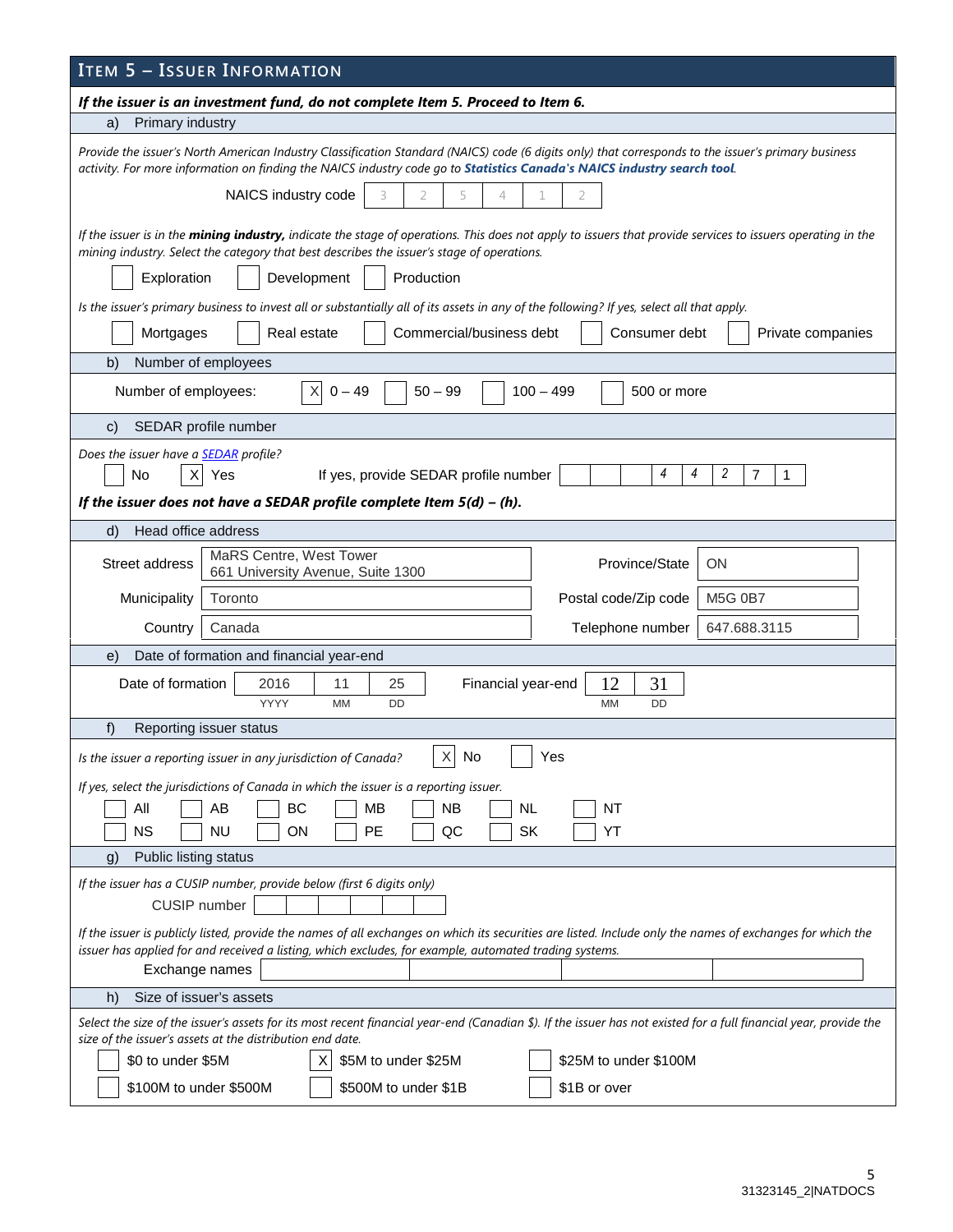## **ITEM 6 – INVESTMENT FUND ISSUER INFORMATION**

|                               | If the issuer is an investment fund, provide the following information.                                                                                                                                                                                                                                                                                                                                                                              |
|-------------------------------|------------------------------------------------------------------------------------------------------------------------------------------------------------------------------------------------------------------------------------------------------------------------------------------------------------------------------------------------------------------------------------------------------------------------------------------------------|
| a)                            | Investment fund manager information                                                                                                                                                                                                                                                                                                                                                                                                                  |
| Full legal name               |                                                                                                                                                                                                                                                                                                                                                                                                                                                      |
| Firm NRD Number               | (if applicable)                                                                                                                                                                                                                                                                                                                                                                                                                                      |
|                               | If the investment fund manager does not have a firm NRD number, provide the head office contact information of the investment fund manager.                                                                                                                                                                                                                                                                                                          |
| <b>Street Address</b>         |                                                                                                                                                                                                                                                                                                                                                                                                                                                      |
| Municipality                  | Province/State                                                                                                                                                                                                                                                                                                                                                                                                                                       |
| Country                       | Postal code/Zip code                                                                                                                                                                                                                                                                                                                                                                                                                                 |
| Telephone number              | Website (if applicable)                                                                                                                                                                                                                                                                                                                                                                                                                              |
| b)<br>Type of investment fund |                                                                                                                                                                                                                                                                                                                                                                                                                                                      |
| Money market<br>Balanced      | Type of investment fund that most accurately identifies the issuer (select only one).<br>Fixed income<br>Equity<br>Other (describe)<br>Alternative strategies                                                                                                                                                                                                                                                                                        |
| Is a UCITs Fund <sup>1</sup>  | Indicate whether one or both of the following apply to the investment fund.<br>Invests primarily in other investment fund issuers<br><sup>1</sup> Undertaking for the Collective Investment of Transferable Securities funds (UCITs Funds) are investment funds regulated by the European Union (EU) directives that allow<br>collective investment schemes to operate throughout the EU on a passport basis on authorization from one member state. |
| C)                            | Date of formation and financial year-end of the investment fund                                                                                                                                                                                                                                                                                                                                                                                      |
| Date of formation             | Financial year-end<br>YYYY<br><b>MM</b><br><b>MM</b><br>DD<br>DD                                                                                                                                                                                                                                                                                                                                                                                     |
| d)                            | Reporting issuer status of the investment fund                                                                                                                                                                                                                                                                                                                                                                                                       |
|                               | No<br>Yes<br>Is the investment fund a reporting issuer in any jurisdiction of Canada?                                                                                                                                                                                                                                                                                                                                                                |
| All<br><b>NS</b>              | If yes, select the jurisdictions of Canada in which the investment fund is a reporting issuer.<br>BC<br>AB<br>МB<br><b>NB</b><br><b>NL</b><br>NT<br><b>NU</b><br><b>PE</b><br><b>SK</b><br>ΟN<br>QC<br>YT                                                                                                                                                                                                                                            |
| e)                            | Public listing status of the investment fund                                                                                                                                                                                                                                                                                                                                                                                                         |
| CUSIP number                  | If the investment fund has a CUSIP number, provide below (first 6 digits only).                                                                                                                                                                                                                                                                                                                                                                      |
|                               | If the investment fund is publicly listed, provide the names of all exchanges on which its securities are listed. Include only the names of exchanges<br>for which the investment fund has applied for and received a listing, which excludes, for example, automated trading systems.                                                                                                                                                               |
| Exchange names                |                                                                                                                                                                                                                                                                                                                                                                                                                                                      |
| f)                            | Net asset value (NAV) of the investment fund                                                                                                                                                                                                                                                                                                                                                                                                         |
| \$0 to under \$5M             | Select the NAV range of the investment fund as of the date of the most recent NAV calculation (Canadian \$).<br>\$5M to under \$25M<br>\$25M to under \$100M<br>\$1B or over                                                                                                                                                                                                                                                                         |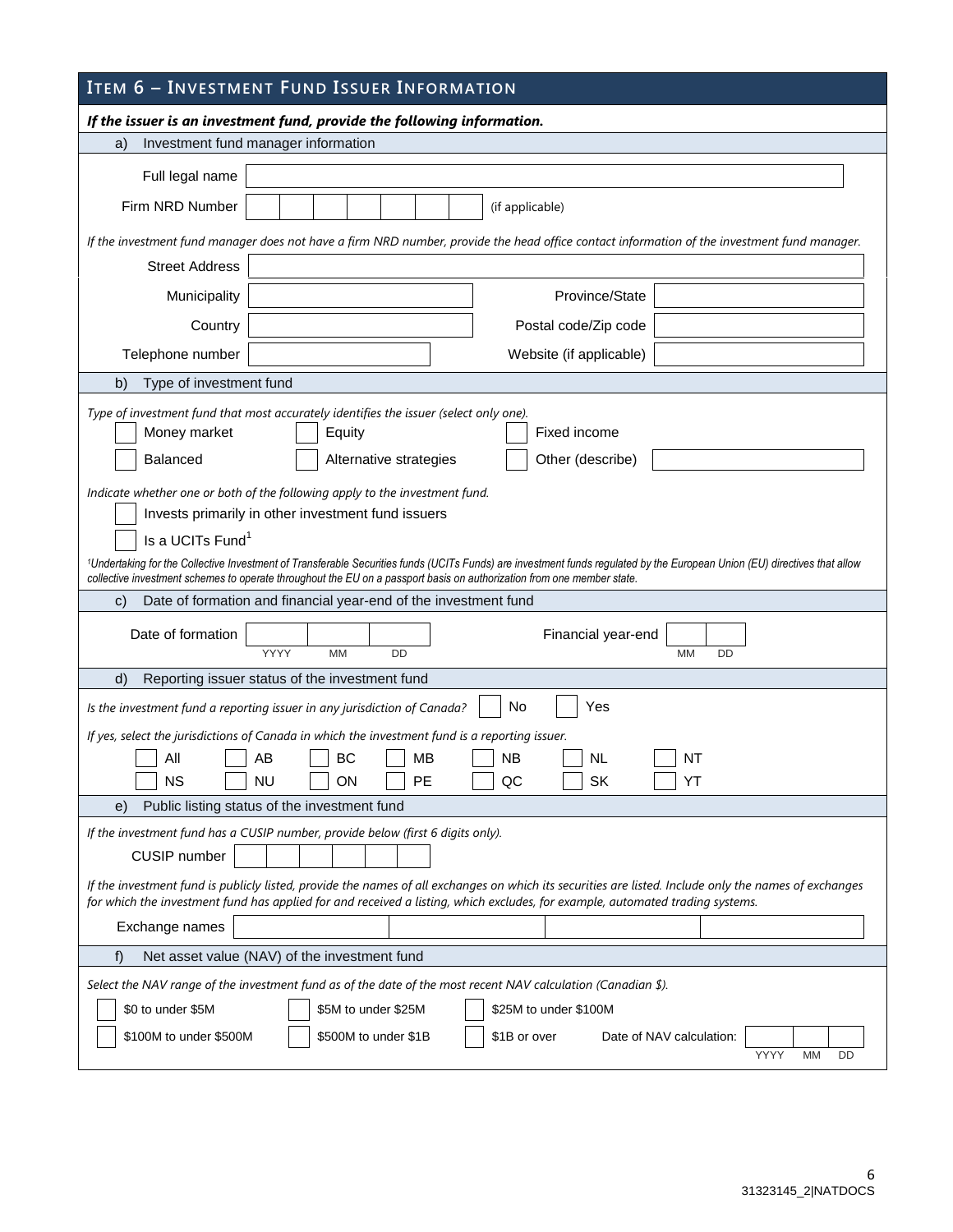## **ITEM 7 – INFORMATION ABOUT THE DISTRIBUTION**

|                                                |                      |                             |   |                                                           |                                            | If an issuer located outside of Canada completes a distribution in a jurisdiction of Canada, include in Item 7 and Schedule 1 information about<br>should be disclosed in Item 8. The information provided in Item 7 must reconcile with the information provided in Schedule 1 of the report. |                     |                         |                                      | purchasers resident in that jurisdiction of Canada only. Do not include in Item 7 securities issued as payment of commissions or finder's fees, which                                                                                                                                                                                                                                                                                                                                                                                                                                                                            |
|------------------------------------------------|----------------------|-----------------------------|---|-----------------------------------------------------------|--------------------------------------------|------------------------------------------------------------------------------------------------------------------------------------------------------------------------------------------------------------------------------------------------------------------------------------------------|---------------------|-------------------------|--------------------------------------|----------------------------------------------------------------------------------------------------------------------------------------------------------------------------------------------------------------------------------------------------------------------------------------------------------------------------------------------------------------------------------------------------------------------------------------------------------------------------------------------------------------------------------------------------------------------------------------------------------------------------------|
| Currency<br>a)                                 |                      |                             |   |                                                           |                                            |                                                                                                                                                                                                                                                                                                |                     |                         |                                      |                                                                                                                                                                                                                                                                                                                                                                                                                                                                                                                                                                                                                                  |
| X                                              | Canadian dollar      |                             |   | US dollar                                                 |                                            | Select the currency or currencies in which the distribution was made. All dollar amounts provided in the report must be in Canadian dollars.<br>Euro                                                                                                                                           | Other (describe)    |                         |                                      |                                                                                                                                                                                                                                                                                                                                                                                                                                                                                                                                                                                                                                  |
| b)                                             | Distribution date(s) |                             |   |                                                           |                                            |                                                                                                                                                                                                                                                                                                |                     |                         |                                      |                                                                                                                                                                                                                                                                                                                                                                                                                                                                                                                                                                                                                                  |
| the distribution period covered by the report. |                      |                             |   |                                                           |                                            |                                                                                                                                                                                                                                                                                                |                     |                         |                                      | State the distribution start and end dates. If the report is being filed for securities distributed on only one distribution date, provide the distribution<br>date as both the start and end dates. If the report is being filed for securities distributed on a continuous basis, include the start and end dates for                                                                                                                                                                                                                                                                                                          |
|                                                |                      | Start date                  |   | 2017<br>YYYY                                              | 12<br><b>MM</b><br>DD                      | 22                                                                                                                                                                                                                                                                                             | End date            | 2017<br>YYYY            | 12<br>27<br><b>MM</b><br><b>DD</b>   |                                                                                                                                                                                                                                                                                                                                                                                                                                                                                                                                                                                                                                  |
| C)                                             |                      |                             |   | Detailed purchaser information                            |                                            |                                                                                                                                                                                                                                                                                                |                     |                         |                                      |                                                                                                                                                                                                                                                                                                                                                                                                                                                                                                                                                                                                                                  |
|                                                |                      |                             |   |                                                           |                                            | Complete Schedule 1 of this form for each purchaser and attach the schedule to the completed report.                                                                                                                                                                                           |                     |                         |                                      |                                                                                                                                                                                                                                                                                                                                                                                                                                                                                                                                                                                                                                  |
| d)                                             |                      |                             |   | Types of securities distributed                           |                                            |                                                                                                                                                                                                                                                                                                |                     |                         |                                      |                                                                                                                                                                                                                                                                                                                                                                                                                                                                                                                                                                                                                                  |
| being distributed.                             |                      |                             |   |                                                           |                                            | Provide the following information for all distributions that take place in a jurisdiction of Canada on a per security basis. Refer to Part A of the                                                                                                                                            |                     |                         |                                      | Instructions for how to indicate the security code. If providing the CUSIP number, indicate the full 9-digit CUSIP number assigned to the security                                                                                                                                                                                                                                                                                                                                                                                                                                                                               |
| Security                                       |                      | <b>CUSIP</b> number         |   |                                                           |                                            |                                                                                                                                                                                                                                                                                                | Number of           | Single or               | Canadian \$<br>Highest               |                                                                                                                                                                                                                                                                                                                                                                                                                                                                                                                                                                                                                                  |
| code                                           |                      | (if applicable)             |   |                                                           | Description of security                    |                                                                                                                                                                                                                                                                                                | securities          | lowest<br>price         | price                                | <b>Total amount</b>                                                                                                                                                                                                                                                                                                                                                                                                                                                                                                                                                                                                              |
| S<br>B<br>U                                    |                      |                             |   |                                                           | and $\frac{1}{2}$ a share purchase warrant | Units. Each Unit consists of 1 common share                                                                                                                                                                                                                                                    | 360,000             | 2.00                    | 2.00                                 | 720,000                                                                                                                                                                                                                                                                                                                                                                                                                                                                                                                                                                                                                          |
|                                                |                      |                             |   |                                                           |                                            |                                                                                                                                                                                                                                                                                                |                     |                         |                                      |                                                                                                                                                                                                                                                                                                                                                                                                                                                                                                                                                                                                                                  |
|                                                |                      |                             |   |                                                           |                                            |                                                                                                                                                                                                                                                                                                |                     |                         |                                      |                                                                                                                                                                                                                                                                                                                                                                                                                                                                                                                                                                                                                                  |
|                                                |                      |                             |   |                                                           |                                            |                                                                                                                                                                                                                                                                                                |                     |                         |                                      |                                                                                                                                                                                                                                                                                                                                                                                                                                                                                                                                                                                                                                  |
| e)                                             |                      |                             |   | Details of rights and convertible/exchangeable securities |                                            |                                                                                                                                                                                                                                                                                                |                     |                         |                                      |                                                                                                                                                                                                                                                                                                                                                                                                                                                                                                                                                                                                                                  |
|                                                |                      |                             |   |                                                           |                                            | If any rights (e.g. warrants, options) were distributed, provide the exercise price and expiry date for each right. If any convertible/exchangeable<br>securities were distributed, provide the conversion ratio and describe any other terms for each convertible/exchangeable security.      |                     |                         |                                      |                                                                                                                                                                                                                                                                                                                                                                                                                                                                                                                                                                                                                                  |
| Security code                                  |                      | Underlying<br>security code |   | Exercise price<br>(Canadian \$)<br>Lowest                 | Highest                                    | Expiry date<br>(YYYY-MM-DD)                                                                                                                                                                                                                                                                    | Conversion<br>ratio |                         | Describe other terms (if applicable) |                                                                                                                                                                                                                                                                                                                                                                                                                                                                                                                                                                                                                                  |
| N<br>W                                         | С                    | M                           | S | 2.50                                                      | 2.50                                       | 2019-06-22                                                                                                                                                                                                                                                                                     | 1:1                 |                         | common share                         | Each full warrant is exercisable into 1                                                                                                                                                                                                                                                                                                                                                                                                                                                                                                                                                                                          |
| W<br>N                                         | т<br>С               | М                           | S | 2.50                                                      | 2.50                                       | 2019-06-27                                                                                                                                                                                                                                                                                     | 1:1                 |                         | common share                         | Each full warrant is exercisable into 1                                                                                                                                                                                                                                                                                                                                                                                                                                                                                                                                                                                          |
| f)                                             |                      |                             |   | Summary of the distribution by jurisdiction and exemption |                                            |                                                                                                                                                                                                                                                                                                |                     |                         |                                      |                                                                                                                                                                                                                                                                                                                                                                                                                                                                                                                                                                                                                                  |
| jurisdiction.                                  |                      |                             |   |                                                           |                                            | distribution in a jurisdiction of Canada, include distributions to purchasers resident in that jurisdiction of Canada only.<br>For jurisdictions within Canada, state the province or territory, otherwise state the country.                                                                  |                     |                         |                                      | State the total dollar amount of securities distributed and the number of purchasers for each jurisdiction of Canada and foreign jurisdiction where a<br>purchaser resides and for each exemption relied on in Canada for that distribution. However, if an issuer located outside of Canada completes a<br>This table requires a separate line item for: (i) each jurisdiction where a purchaser resides, (ii) each exemption relied on in the jurisdiction where a<br>purchaser resides, if a purchaser resides in a jurisdiction of Canada, and (iii) each exemption relied on in Canada, if a purchaser resides in a foreign |
| Province or                                    |                      |                             |   |                                                           | Exemption relied on                        |                                                                                                                                                                                                                                                                                                |                     | Number of<br>purchasers |                                      | Total amount (Canadian \$)                                                                                                                                                                                                                                                                                                                                                                                                                                                                                                                                                                                                       |
| country<br>ON                                  |                      |                             |   |                                                           | Section 2.3 of NI 45-106                   |                                                                                                                                                                                                                                                                                                |                     | 4                       |                                      | 510,000                                                                                                                                                                                                                                                                                                                                                                                                                                                                                                                                                                                                                          |
| QC                                             |                      |                             |   |                                                           | Section 2.3 of NI 45-106                   |                                                                                                                                                                                                                                                                                                |                     | 3                       |                                      | 210,000                                                                                                                                                                                                                                                                                                                                                                                                                                                                                                                                                                                                                          |
|                                                |                      |                             |   |                                                           |                                            | Total dollar amount of securities distributed                                                                                                                                                                                                                                                  |                     |                         |                                      | 720,000                                                                                                                                                                                                                                                                                                                                                                                                                                                                                                                                                                                                                          |
|                                                |                      |                             |   |                                                           |                                            | Total number of unique purchasers <sup>2</sup>                                                                                                                                                                                                                                                 |                     | 7                       |                                      | lo calculating the total number of unique purchasers to which the issuer distributed securities, count each purchaser only once, regardless of whether the issuer distributed                                                                                                                                                                                                                                                                                                                                                                                                                                                    |

*2 In calculating the total number of unique purchasers to which the issuer distributed securities, count each purchaser only once, regardless of whether the issuer distributed multiple types of securities to, and relied on multiple exemptions for, that purchaser.*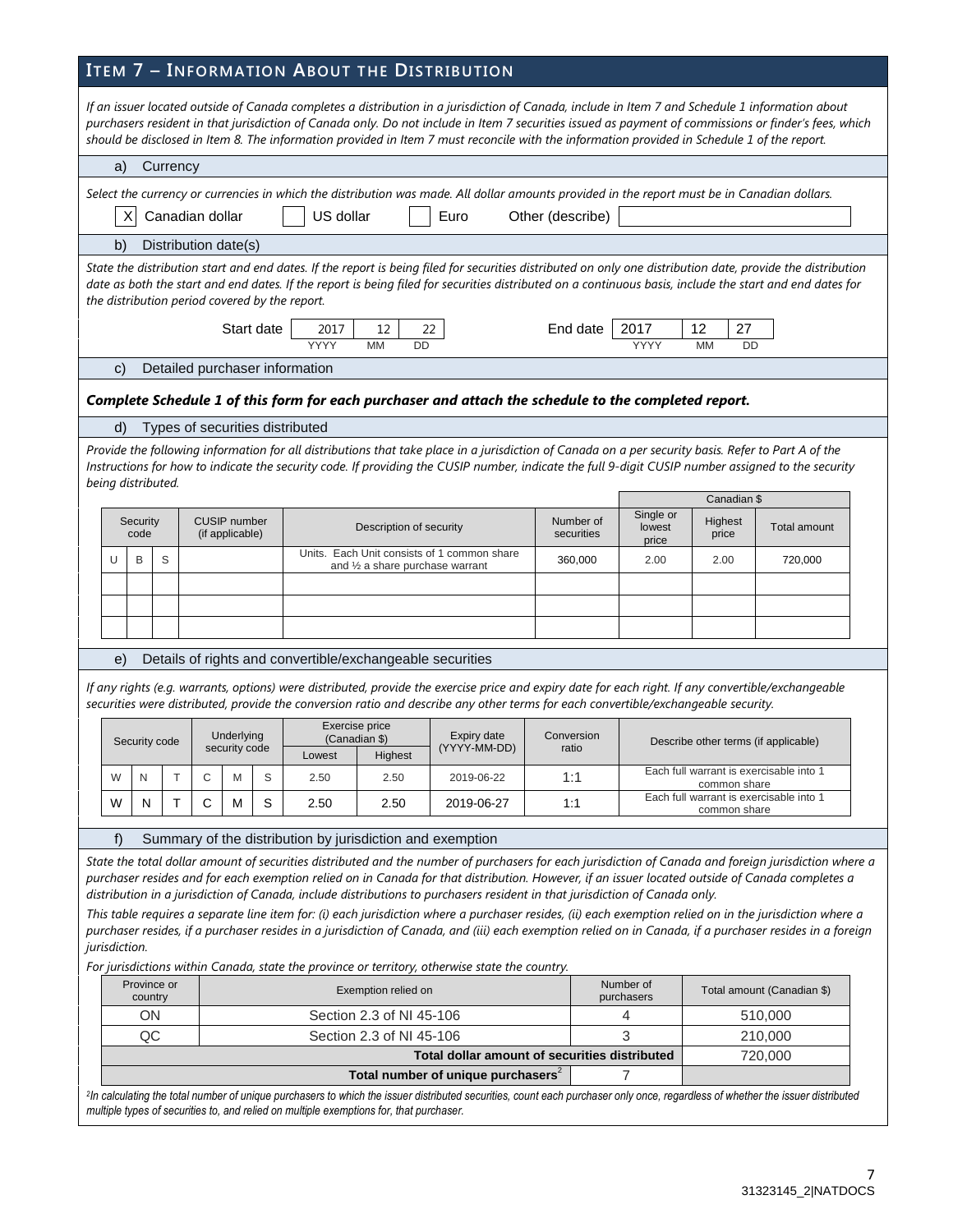#### g) Net proceeds to the investment fund by jurisdiction

*If the issuer is an investment fund, provide the net proceeds to the investment fund for each jurisdiction of Canada and foreign jurisdiction where a purchaser resides.<sup>3</sup> If an issuer located outside of Canada completes a distribution in a jurisdiction of Canada, include net proceeds for that jurisdiction of Canada only. For jurisdictions within Canada, state the province or territory, otherwise state the country.*

| Province or country                       | Net proceeds<br>(Canadian \$) |
|-------------------------------------------|-------------------------------|
|                                           |                               |
|                                           |                               |
|                                           |                               |
|                                           |                               |
| Total net proceeds to the investment fund |                               |

*3 "Net proceeds" means the gross proceeds realized in the jurisdiction from the distributions for which the report is being filed, less the gross redemptions that occurred during the distribution period covered by the report.* 

h) Offering materials - This section applies only in Saskatchewan, Ontario, Québec, New Brunswick and Nova Scotia.

*If a distribution has occurred in Saskatchewan, Ontario, Québec, New Brunswick or Nova Scotia, complete the table below by listing the offering materials that are required under the prospectus exemption relied on to be filed with or delivered to the securities regulatory authority or regulator in those jurisdictions.* 

*In Ontario, if the offering materials listed in the table are required to be filed with or delivered to the Ontario Securities Commission (OSC), attach an electronic version of the offering materials that have not been previously filed with or delivered to the OSC.* 

|    | Description                  | Date of document or<br>other material<br>(YYYY-MM-DD) | Previously filed<br>with or delivered to<br>regulator?<br>(Y/N) | Date previously filed or delivered<br>(YYYY-MM-DD)            |
|----|------------------------------|-------------------------------------------------------|-----------------------------------------------------------------|---------------------------------------------------------------|
|    | Investor Presentation        | 2017-10-30                                            |                                                                 | 2018-01-12 with OSC<br>under Submission<br>#EDR1515795141-929 |
| 2. | <b>Investor Presentation</b> | 2017-11-20                                            |                                                                 | 2018-01-12 with OSC<br>under Submission<br>#EDR1515795141-929 |
| 3. | Investor Presentation        | 2017-12-18                                            |                                                                 | 2018-01-12 with OSC<br>under Submission<br>#EDR1515795141-929 |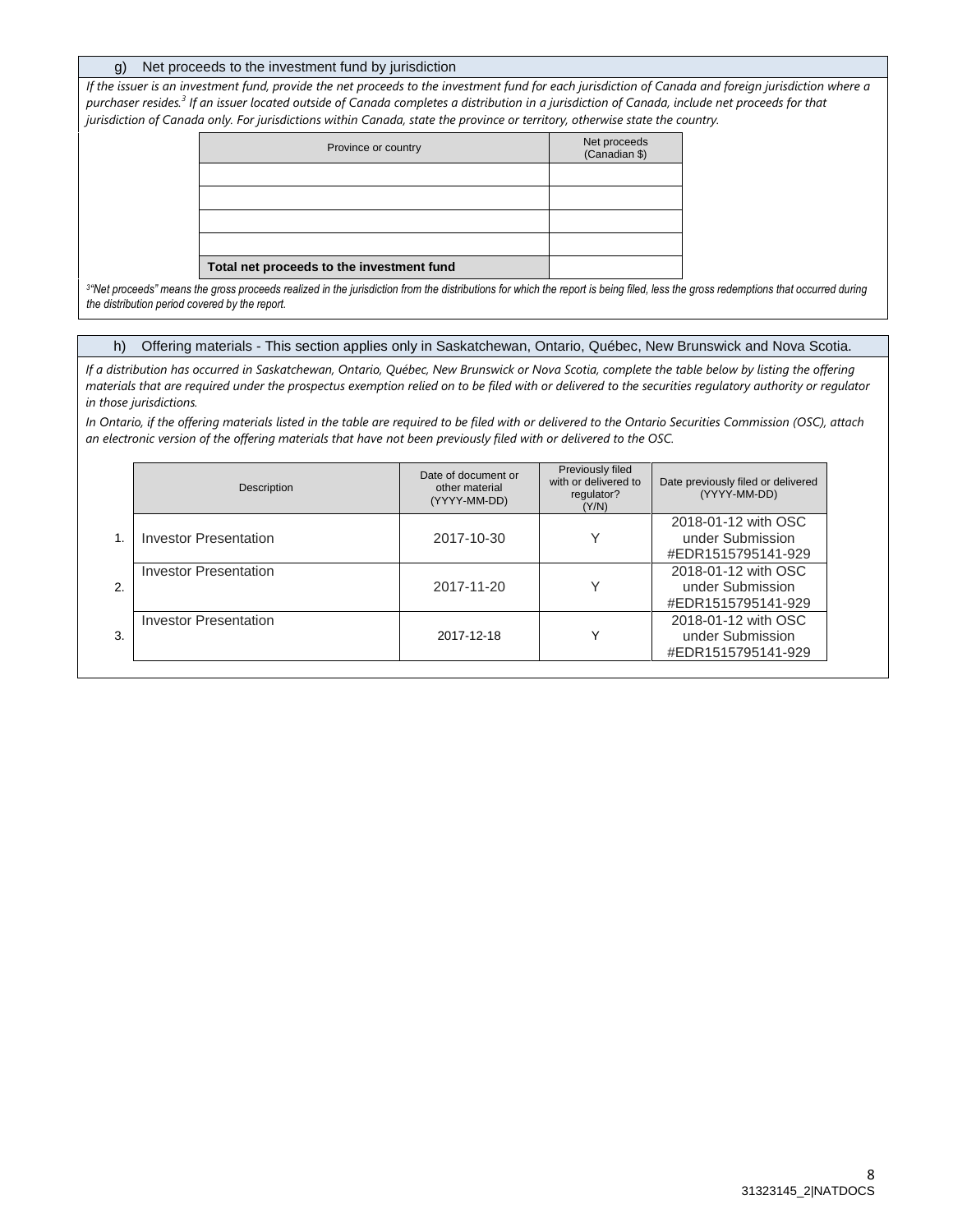| <b>ITEM 8 - COMPENSATION INFORMATION</b>                                                                                                                                                                                                                                                                                                                                                                                                                                                                                                                                                                                                  |  |  |  |  |  |  |  |  |
|-------------------------------------------------------------------------------------------------------------------------------------------------------------------------------------------------------------------------------------------------------------------------------------------------------------------------------------------------------------------------------------------------------------------------------------------------------------------------------------------------------------------------------------------------------------------------------------------------------------------------------------------|--|--|--|--|--|--|--|--|
| Provide information for each person (as defined in NI 45-106) to whom the issuer directly provides, or will provide, any compensation in connection<br>with the distribution. Complete additional copies of this page if more than one person was, or will be, compensated.                                                                                                                                                                                                                                                                                                                                                               |  |  |  |  |  |  |  |  |
| Indicate whether any compensation was paid, or will be paid, in connection with the distribution.<br>No<br>X<br>If yes, indicate number of persons compensated.<br>Yes                                                                                                                                                                                                                                                                                                                                                                                                                                                                    |  |  |  |  |  |  |  |  |
| Name of person compensated and registration status<br>a)                                                                                                                                                                                                                                                                                                                                                                                                                                                                                                                                                                                  |  |  |  |  |  |  |  |  |
| Indicate whether the person compensated is a registrant.<br>No<br>Yes                                                                                                                                                                                                                                                                                                                                                                                                                                                                                                                                                                     |  |  |  |  |  |  |  |  |
| If the person compensated is an individual, provide the name of the individual.                                                                                                                                                                                                                                                                                                                                                                                                                                                                                                                                                           |  |  |  |  |  |  |  |  |
| Full legal name of individual<br>Family name<br>First given name<br>Secondary given names                                                                                                                                                                                                                                                                                                                                                                                                                                                                                                                                                 |  |  |  |  |  |  |  |  |
| If the person compensated is not an individual, provide the following information.                                                                                                                                                                                                                                                                                                                                                                                                                                                                                                                                                        |  |  |  |  |  |  |  |  |
| Full legal name of non-individual                                                                                                                                                                                                                                                                                                                                                                                                                                                                                                                                                                                                         |  |  |  |  |  |  |  |  |
| Firm NRD number<br>(if applicable)                                                                                                                                                                                                                                                                                                                                                                                                                                                                                                                                                                                                        |  |  |  |  |  |  |  |  |
| Indicate whether the person compensated facilitated the distribution through a funding portal or an internet-based portal.                                                                                                                                                                                                                                                                                                                                                                                                                                                                                                                |  |  |  |  |  |  |  |  |
| No<br>Yes                                                                                                                                                                                                                                                                                                                                                                                                                                                                                                                                                                                                                                 |  |  |  |  |  |  |  |  |
| <b>Business contact information</b><br>b)                                                                                                                                                                                                                                                                                                                                                                                                                                                                                                                                                                                                 |  |  |  |  |  |  |  |  |
| If a firm NRD number is not provided in Item 8(a), provide the business contact information of the person being compensated.                                                                                                                                                                                                                                                                                                                                                                                                                                                                                                              |  |  |  |  |  |  |  |  |
| Street address                                                                                                                                                                                                                                                                                                                                                                                                                                                                                                                                                                                                                            |  |  |  |  |  |  |  |  |
| Province/State<br>Municipality                                                                                                                                                                                                                                                                                                                                                                                                                                                                                                                                                                                                            |  |  |  |  |  |  |  |  |
| Country<br>Postal code/Zip code                                                                                                                                                                                                                                                                                                                                                                                                                                                                                                                                                                                                           |  |  |  |  |  |  |  |  |
| Email address<br>Telephone number                                                                                                                                                                                                                                                                                                                                                                                                                                                                                                                                                                                                         |  |  |  |  |  |  |  |  |
| Relationship to issuer or investment fund manager<br>$\mathbf{C}$                                                                                                                                                                                                                                                                                                                                                                                                                                                                                                                                                                         |  |  |  |  |  |  |  |  |
| Indicate the person's relationship with the issuer or investment fund manager (select all that apply). Refer to the meaning of "connected" in Part B(2)<br>of the Instructions and the meaning of "control" in section 1.4 of NI 45-106 for the purposes of completing this section.<br>Connected with the issuer or investment fund manager<br>Insider of the issuer (other than an investment fund)                                                                                                                                                                                                                                     |  |  |  |  |  |  |  |  |
| Director or officer of the investment fund or investment fund manager                                                                                                                                                                                                                                                                                                                                                                                                                                                                                                                                                                     |  |  |  |  |  |  |  |  |
| Employee of the issuer or investment fund manager                                                                                                                                                                                                                                                                                                                                                                                                                                                                                                                                                                                         |  |  |  |  |  |  |  |  |
| None of the above                                                                                                                                                                                                                                                                                                                                                                                                                                                                                                                                                                                                                         |  |  |  |  |  |  |  |  |
|                                                                                                                                                                                                                                                                                                                                                                                                                                                                                                                                                                                                                                           |  |  |  |  |  |  |  |  |
| d)<br>Compensation details                                                                                                                                                                                                                                                                                                                                                                                                                                                                                                                                                                                                                |  |  |  |  |  |  |  |  |
| Provide details of all compensation paid, or to be paid, to the person identified in Item 8(a) in connection with the distribution. Provide all amounts<br>in Canadian dollars. Include cash commissions, securities-based compensation, gifts, discounts or other compensation. Do not report payments for<br>services incidental to the distribution, such as clerical, printing, legal or accounting services. An issuer is not required to ask for details about, or<br>report on, internal allocation arrangements with the directors, officers or employees of a non-individual compensated by the issuer.<br>Cash commissions paid |  |  |  |  |  |  |  |  |
| Security code 3<br>Security code 1<br>Security code 2<br>Value of all securities distributed<br>Security codes<br>as compensation <sup>4</sup>                                                                                                                                                                                                                                                                                                                                                                                                                                                                                            |  |  |  |  |  |  |  |  |
| Describe terms of warrants, options or other rights                                                                                                                                                                                                                                                                                                                                                                                                                                                                                                                                                                                       |  |  |  |  |  |  |  |  |
| Other compensation <sup>5</sup><br>Describe                                                                                                                                                                                                                                                                                                                                                                                                                                                                                                                                                                                               |  |  |  |  |  |  |  |  |
| <b>Total compensation paid</b>                                                                                                                                                                                                                                                                                                                                                                                                                                                                                                                                                                                                            |  |  |  |  |  |  |  |  |
| Check box if the person will or may receive any deferred compensation (describe the terms below)                                                                                                                                                                                                                                                                                                                                                                                                                                                                                                                                          |  |  |  |  |  |  |  |  |
| 4Provide the aggregate value of all securities distributed as compensation, excluding options, warrants or other rights exercisable to acquire additional securities of the issuer.<br>Indicate the security codes for all securities distributed as compensation, including options, warrants or other rights exercisable to acquire additional securities of the issuer.<br><sup>5</sup> Do not include deferred compensation.                                                                                                                                                                                                          |  |  |  |  |  |  |  |  |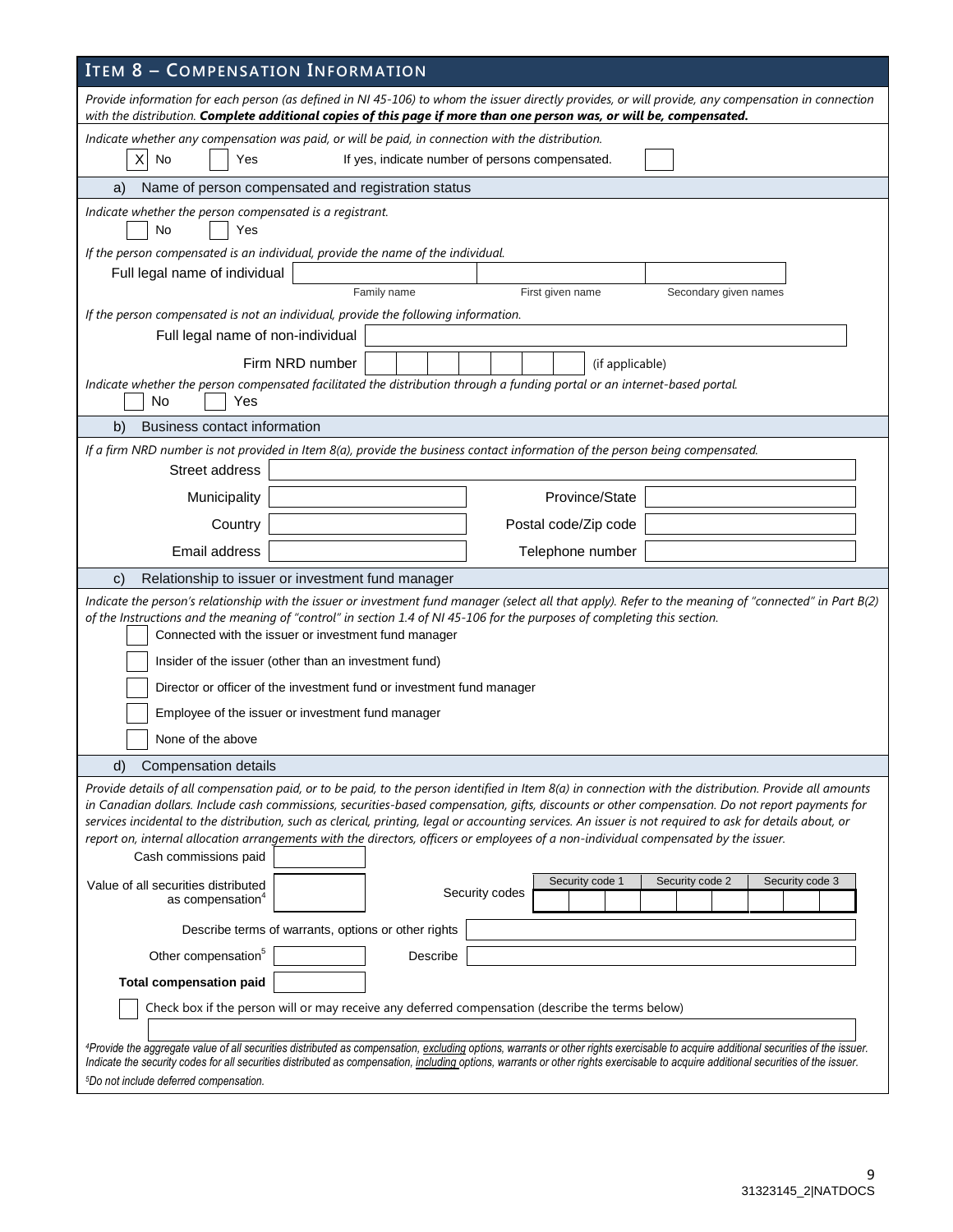| ITEM 9 - DIRECTORS, EXECUTIVE OFFICERS AND PROMOTERS OF THE ISSUER                                  |  |  |  |  |  |
|-----------------------------------------------------------------------------------------------------|--|--|--|--|--|
| If the issuer is an investment fund, do not complete Item 9. Proceed to Item 10.                    |  |  |  |  |  |
| Indicate whether the issuer is any of the following (select all that apply).                        |  |  |  |  |  |
| Reporting issuer in any jurisdiction of Canada                                                      |  |  |  |  |  |
| Foreign public issuer                                                                               |  |  |  |  |  |
| Wholly owned subsidiary of a reporting issuer in any jurisdiction of Canada <sup>6</sup>            |  |  |  |  |  |
| Provide name of reporting issuer                                                                    |  |  |  |  |  |
| Wholly owned subsidiary of a foreign public issuer <sup>6</sup>                                     |  |  |  |  |  |
| Provide name of foreign public issuer                                                               |  |  |  |  |  |
| Issuer distributing eligible foreign securities only to permitted clients <sup>7</sup>              |  |  |  |  |  |
| If the issuer is at least one of the above, do not complete Item $9(a) - (c)$ . Proceed to Item 10. |  |  |  |  |  |

 $6$ An issuer is a wholly owned subsidiary of a reporting issuer or a foreign public issuer if all of the issuer's outstanding voting securities, other than securities that are required by *law to be owned by its directors, are beneficially owned by the reporting issuer or the foreign public issuer, respectively.* 

*<sup>7</sup>Check this box if it applies to the current distribution even if the issuer made previous distributions of other types of securities to non-permitted clients. Refer to the definitions of "eligible foreign security" and "permitted client" in Part B(1) of the Instructions.*

 $X$  *If the issuer is none of the above, check this box and complete Item 9(a) – (c).* 

a) Directors, executive officers and promoters of the issuer

*Provide the following information for each director, executive officer and promoter of the issuer. For locations within Canada, state the province or territory, otherwise state the country. For "Relationship to issuer", "D" – Director, "O" – Executive Officer, "P" – Promoter.* 

| Organization or company name | Family name | First given<br>name | Secondary given<br>names | Business location of<br>non-individual or<br>residential<br>jurisdiction of<br>individual |   | Relationship to<br>issuer<br>(select all that<br>apply) |   |
|------------------------------|-------------|---------------------|--------------------------|-------------------------------------------------------------------------------------------|---|---------------------------------------------------------|---|
|                              |             |                     |                          | Province or country                                                                       | D | $\circ$                                                 | P |
|                              | Azadian     | Aras                |                          | <b>ON</b>                                                                                 | X | X                                                       |   |
|                              | Moghani     | Arash               |                          | <b>ON</b>                                                                                 |   | X                                                       |   |
|                              | Purohit     | Setu                |                          | On                                                                                        | X | X                                                       |   |
|                              | Sohi        | David               |                          | ON                                                                                        | X |                                                         |   |
|                              | Langstaff   | Kyle                |                          | ON                                                                                        |   | X                                                       |   |
|                              | Babaei      | Saied               |                          | ON                                                                                        | X |                                                         |   |
|                              | Panchal     | Chandra             |                          | QC                                                                                        | X |                                                         |   |
|                              | Purohit     | Nimish              |                          | ON                                                                                        | X |                                                         |   |
|                              | Nosiglia    | Lucas               |                          | Argentina                                                                                 |   | X                                                       |   |

b) Promoter information

*If the promoter listed above is not an individual, provide the following information for each director and executive officer of the promoter. For locations within Canada, state the province or territory, otherwise state the country. For "Relationship to promoter", "D" – Director, "O" – Executive Officer.* 

| Organization or company name              | First given<br>Family name<br>name |  | Secondary<br>given | Residential<br>jurisdiction of<br>individual | Relationship to promoter<br>(select one or both if applicable) |  |  |
|-------------------------------------------|------------------------------------|--|--------------------|----------------------------------------------|----------------------------------------------------------------|--|--|
|                                           |                                    |  | names              | Province or<br>country                       |                                                                |  |  |
|                                           |                                    |  |                    |                                              |                                                                |  |  |
|                                           |                                    |  |                    |                                              |                                                                |  |  |
| a) Posidential address of each individual |                                    |  |                    |                                              |                                                                |  |  |

c) Residential address of each individual

*Complete Schedule 2 of this form providing the full residential address for each individual listed in Item 9(a) and (b) and attach to the completed report. Schedule 2 also requires information to be provided about control persons.*